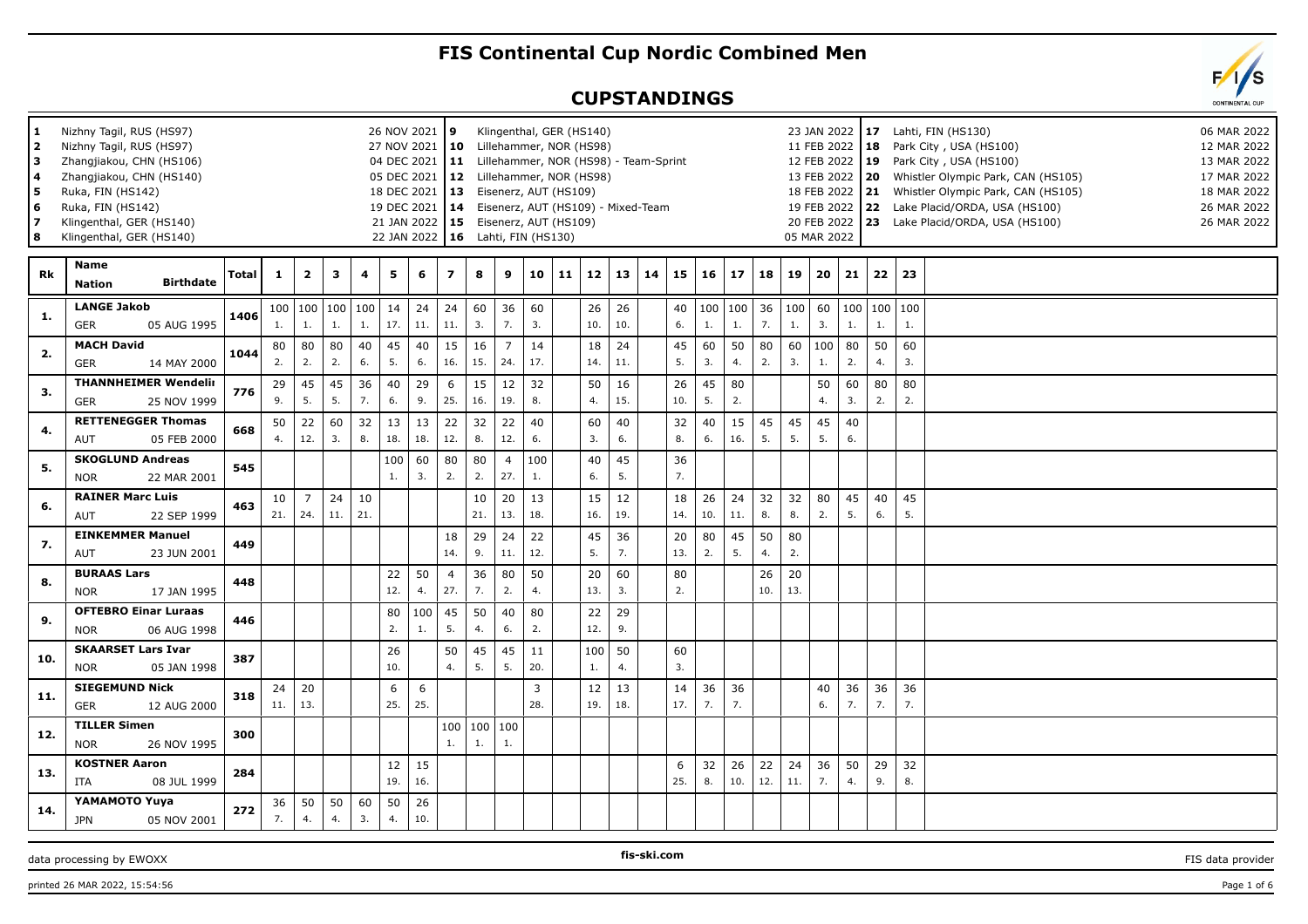| Rk  | Name                                          |              | $\mathbf{1}$ | $\overline{2}$ | 3   | 4        | 5         | 6                     | $\overline{\mathbf{z}}$ | 8               | 9        |                | 10 11 | 12             | 13                    | 14 | 15             | $16 \mid 17$ |           | 18        | 19       | 20 | 21 | 22       | 23       |  |
|-----|-----------------------------------------------|--------------|--------------|----------------|-----|----------|-----------|-----------------------|-------------------------|-----------------|----------|----------------|-------|----------------|-----------------------|----|----------------|--------------|-----------|-----------|----------|----|----|----------|----------|--|
|     | <b>Birthdate</b><br><b>Nation</b>             | <b>Total</b> |              |                |     |          |           |                       |                         |                 |          |                |       |                |                       |    |                |              |           |           |          |    |    |          |          |  |
| 15. | <b>ORTER Philipp</b>                          | 271          | 60           | 36             | 16  | 50       | 32        | 22                    |                         |                 |          | 45             |       | 10             |                       |    |                |              |           |           |          |    |    |          |          |  |
|     | 16 FEB 1994<br>AUT                            |              | 3.           | 7.             | 15. | 4.       | 8.        | 12.                   |                         |                 |          | 5.             |       | 21.            |                       |    |                |              |           |           |          |    |    |          |          |  |
| 16. | <b>KOLB Florian</b>                           | 263          |              | 15             | 29  | 24       | 16        | 9                     | 26                      | 20              |          | 8              |       | 11             | 6                     |    | $\overline{4}$ | 24           | 29        | 20        | 22       |    |    |          |          |  |
|     | AUT<br>24 NOV 2001                            |              |              | 16.            | 9.  | 11.      | 15.       | 22.                   | 10.                     | 13.             |          | 23.            |       | 20.            | 25.                   |    | 27.            | 11.          | 9.        | 13.       | 12.      |    |    |          |          |  |
| 17. | <b>KLAPFER Lukas</b>                          | 256          |              |                |     |          |           |                       |                         |                 |          | 26             |       | 80             | 100                   |    | 50             |              |           |           |          |    |    |          |          |  |
|     | 25 DEC 1985<br>AUT                            |              |              |                |     |          |           |                       |                         |                 |          | 10.            |       | 2.             | $\mathbf{1}$ .        |    | 4.             |              |           |           |          |    |    |          |          |  |
| 18. | <b>OESTVOLD Sebastian</b>                     | 250          |              |                |     |          | 24        | 80                    | 36                      | 26              | 50       | 20             |       | 14             |                       |    |                |              |           |           |          |    |    |          |          |  |
|     | 30 JAN 2002<br><b>NOR</b>                     |              |              |                |     |          | 11.       | 2.                    | 7.                      | $10.$           | 4.       | 13.            |       | 17.            |                       |    |                |              |           |           |          |    |    |          |          |  |
| 19. | <b>SHUMATE Jared</b>                          | 244          |              | $20 \mid 11$   |     |          | 36        | 36                    | 9                       | 13              | 29       |                |       |                |                       |    |                |              |           | 40        | 50       |    |    |          |          |  |
|     | 06 MAR 1999<br>USA                            |              | 13.          | 20.            |     |          | 7.        | 7.                    | 22.                     | 18.             | 9.       |                |       |                |                       |    |                |              |           | 6.        | 4.       |    |    |          |          |  |
| 20. | <b>FRANK Christian</b>                        | 241          | 11           | $\overline{4}$ |     |          | 9         | 16                    | 16                      | 14              | 18       | 12             |       | $\overline{7}$ | 20                    |    | 24             | 50           | 40        |           |          |    |    |          |          |  |
|     | 17 JUN 2001<br>GER                            |              | 20.          | 27.            |     |          | 22.       | 15.                   | 15.                     | 17.             | 14.      | 19.            |       | 24.            | 13.                   |    | 11.            | 4.           | 6.        |           |          |    |    |          |          |  |
| 21. | <b>JOEBSTL Thomas</b>                         | 236          |              |                |     |          |           |                       | 32<br>8.                | 40              | 60<br>3. | 24<br>11.      |       | 29<br>9.       | 22<br>12.             |    | 29<br>9.       |              |           |           |          |    |    |          |          |  |
|     | 22 SEP 1995<br>AUT                            |              |              |                |     |          |           |                       |                         | 6.              |          |                |       |                |                       |    |                |              |           |           |          |    |    |          |          |  |
| 22. | <b>SCHUMANN Stephen</b><br>14 MAR 2000<br>USA | 215          | 26<br>10.    | 6<br>25.       |     |          | 11<br>20. | $\overline{2}$<br>29. |                         |                 |          |                |       |                |                       |    |                |              |           | 24<br>11. | 36<br>7. |    |    | 60<br>3. | 50<br>4. |  |
|     | <b>FLETCHER Taylor</b>                        |              |              |                |     |          |           |                       |                         |                 |          |                |       |                |                       |    |                |              |           |           |          |    |    |          |          |  |
| 23. | <b>USA</b><br>11 MAY 1990                     | 203          |              |                |     |          |           |                       | 29<br>9.                | 24<br>11.   21. | 10       |                |       |                |                       |    |                |              |           | 100<br>1. | 40<br>6. |    |    |          |          |  |
|     | <b>OBERMEYR Fabio</b>                         |              |              | $40 \mid 29$   | 26  | 29       |           |                       | 12                      |                 | 11       | $\overline{4}$ |       | 2              | 10                    |    | 10             | 18           |           |           |          |    |    |          |          |  |
| 24. | AUT<br>08 AUG 2000                            | 191          | 6.           | 9.             | 10. | 9.       |           |                       | 19.                     |                 | 20.      | 27.            |       | 29.            | 21.                   |    | 21.            | 14.          |           |           |          |    |    |          |          |  |
|     | <b>KOBAYASHI Sakutaro</b>                     |              | 22           | 16             | 36  | 80       | 18        | 14                    |                         |                 |          |                |       |                |                       |    |                |              |           |           |          |    |    |          |          |  |
| 25. | 29 MAY 2000<br>JPN                            | 186          | 12.          | 15.            | 7.  | 2.       | 14.       | 17.                   |                         |                 |          |                |       |                |                       |    |                |              |           |           |          |    |    |          |          |  |
|     | <b>LOOMIS Benjamin</b>                        |              |              |                |     |          |           |                       | 60                      | 9               | 26       |                |       |                |                       |    |                |              |           | 60        | 29       |    |    |          |          |  |
| 26. | 09 JUN 1998<br>USA                            | 184          |              |                |     |          |           |                       | 3.                      | 22.             | 10.      |                |       |                |                       |    |                |              |           | 3.        | 9.       |    |    |          |          |  |
|     | <b>RETTENEGGER Stefan</b>                     |              |              |                |     |          |           |                       |                         |                 |          |                |       |                | 80                    |    | 100            |              |           |           |          |    |    |          |          |  |
| 27. | 03 FEB 2002<br>AUT                            | 180          |              |                |     |          |           |                       |                         |                 |          |                |       |                | 2.                    |    | 1.             |              |           |           |          |    |    |          |          |  |
| 28. | <b>DEUSCHL Christian</b>                      | 175          | 6            | 60             | 22  | 26       | 29        | 32                    |                         |                 |          |                |       |                |                       |    |                |              |           |           |          |    |    |          |          |  |
|     | 20 APR 1997<br>AUT                            |              | 25.          | 3.             | 12. | 10.      | 9.        | 8.                    |                         |                 |          |                |       |                |                       |    |                |              |           |           |          |    |    |          |          |  |
| 29. | <b>ANDREWS Grant</b>                          | 169          |              | 9              |     |          |           |                       |                         |                 |          |                |       |                | 1                     |    |                |              |           | 18        | 16       | 32 | 32 | 32       | 29       |  |
|     | 03 DEC 1997<br>USA                            |              |              | 22.            |     |          |           |                       |                         |                 |          |                |       |                | 30.                   |    |                |              |           | 14.       | 15.      | 8. | 8. | 8.       | 9.       |  |
| 30. | <b>MARIOTTI Domenico</b>                      | 160          |              | 2              | 20  | 11       |           | 10                    |                         |                 |          |                |       |                |                       |    | $\overline{2}$ | 11           | 12        | 16        | 18       | 29 | 29 |          |          |  |
|     | 09 OCT 2001<br>ITA                            |              |              | 29.            | 13. | 20.      |           | 21.                   |                         |                 |          |                |       |                |                       |    | 29.            | 20.          | 19.       | 15.       | 14.      | 9. | 9. |          |          |  |
| 31. | <b>GOOD Jasper</b>                            | 155          |              |                |     |          | 2         | 5                     | $\overline{3}$          |                 | 5        |                |       |                |                       |    |                |              |           | 29        | 26       |    |    | 45       | 40       |  |
|     | <b>USA</b><br>10 MAY 1996                     |              |              |                |     |          | 29.       | 26.                   | 28.                     |                 | 26.      |                |       |                |                       |    |                |              |           | 9.        | 10.      |    |    | 5.       | 6.       |  |
| 32. | <b>DANEK Lukas</b>                            | 154          | 45<br>5.     | 24<br>11.      | 40  | 45<br>5. |           |                       |                         |                 |          |                |       |                |                       |    |                |              |           |           |          |    |    |          |          |  |
|     | CZE<br>19 SEP 1997                            |              |              |                | 6.  |          |           |                       |                         |                 |          |                |       |                |                       |    |                |              |           |           |          |    |    |          |          |  |
| 33. | <b>TYRODE Mael</b>                            | 141          | 18<br>14.    | 10<br>21.      |     |          |           |                       |                         |                 | 6<br>25. | 16<br>15.      |       | 13<br>18.      | $\overline{7}$<br>24. |    | 22<br>12.      | 29<br>9.     | 20<br>13. |           |          |    |    |          |          |  |
|     | FRA<br>31 JUL 2000                            |              |              |                |     |          |           |                       |                         |                 |          |                |       |                |                       |    |                |              |           |           |          |    |    |          |          |  |

printed 26 MAR 2022, 15:54:56 Page 2 of 6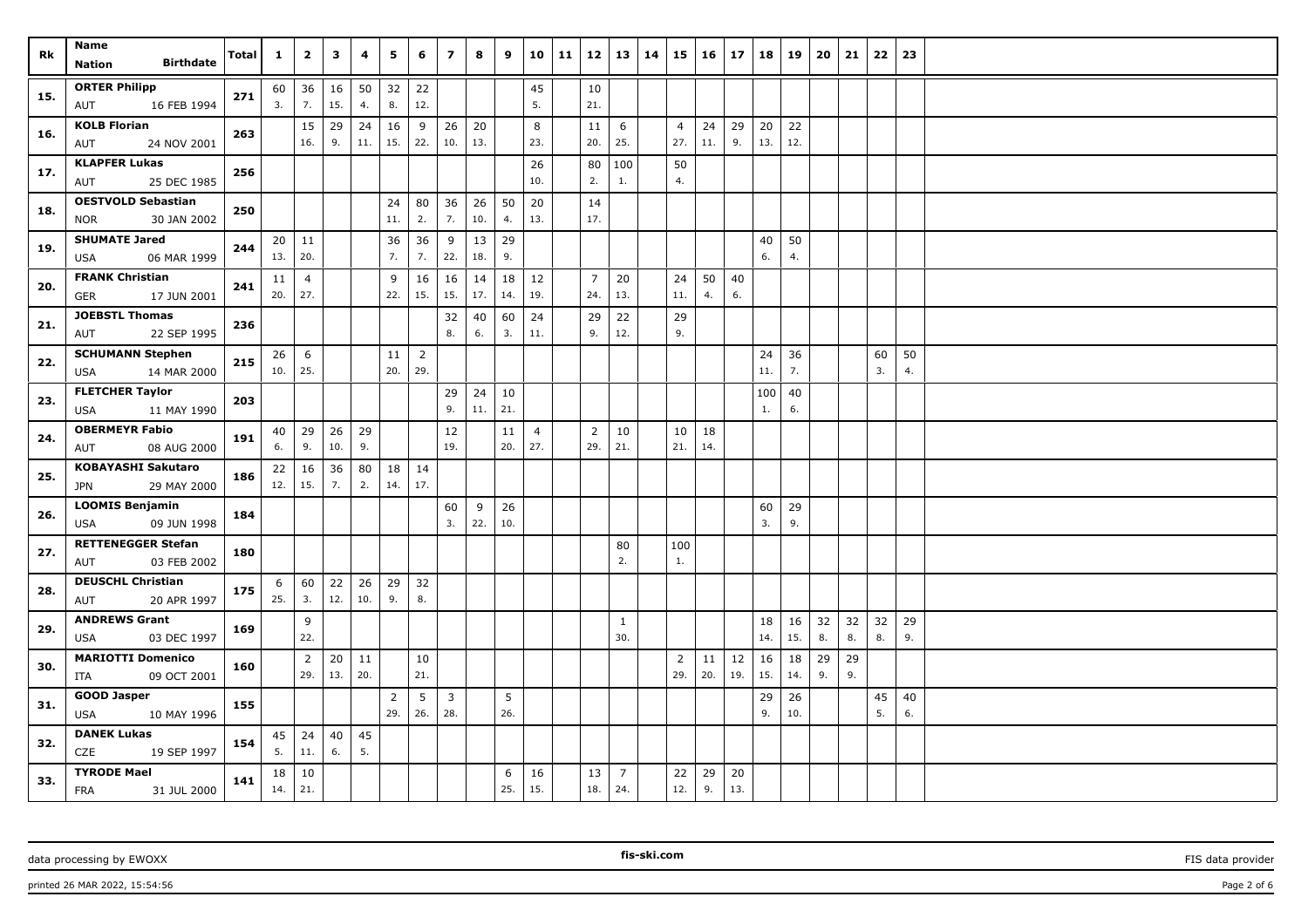| Rk  | Name<br><b>Birthdate</b><br>Nation                       | <b>Total</b> | $\mathbf{1}$          | $\overline{2}$                 | 3                     | 4                     | 5                              | 6         | $\overline{z}$        | 8                              | 9                   |                       | $10 \mid 11$ | 12                    | 13        | 14 | 15        | 16                    | $\vert$ 17 | 18        | 19        | 20 | 21 | 22        | 23        |  |
|-----|----------------------------------------------------------|--------------|-----------------------|--------------------------------|-----------------------|-----------------------|--------------------------------|-----------|-----------------------|--------------------------------|---------------------|-----------------------|--------------|-----------------------|-----------|----|-----------|-----------------------|------------|-----------|-----------|----|----|-----------|-----------|--|
| 34. | <b>FLATLA Kasper Moen</b><br>22 FEB 1999<br><b>NOR</b>   | 127          |                       |                                |                       |                       |                                |           | 20<br>13.             | $\overline{7}$<br>24.          | 32<br>8.            | 36<br>7.              |              | 32<br>8.              |           |    |           |                       |            |           |           |    |    |           |           |  |
| 35. | <b>HAHN Martin</b><br>06 MAY 1997<br>GER                 | 119          | 15.                   | $16 \mid 26$<br>10.            |                       |                       |                                |           |                       |                                | $\mathbf{1}$<br>30. |                       |              |                       |           |    |           | 16<br>15.             | 60<br>3.   |           |           |    |    |           |           |  |
| 36. | <b>MAZURCHUK Dmytro</b><br>19 JAN 1999<br><b>UKR</b>     | 106          |                       |                                | 32<br>8.              | 22<br>12.             | 10<br>21.                      | 18<br>14. | 8<br>23.              | $\overline{\mathbf{3}}$<br>28. | 13<br>18.           |                       |              |                       |           |    |           |                       |            |           |           |    |    |           |           |  |
| 37. | <b>MUTRU Leevi</b><br>16 MAY 1995<br>FIN                 | 105          |                       |                                |                       |                       | 60<br>3.                       | 45<br>5.  |                       |                                |                     |                       |              |                       |           |    |           |                       |            |           |           |    |    |           |           |  |
| 38. | <b>MUELLER Pascal</b><br>17 JUL 2001<br>SUI              | 102          | 18.                   | $13 \mid 40$<br>6.             |                       |                       | $\overline{7}$<br>24.          | 12<br>19. | 13<br>18.             | $\overline{2}$<br>29.          | 15<br>16.           |                       |              |                       |           |    |           |                       |            |           |           |    |    |           |           |  |
| 39. | <b>HEINIS Marco</b><br><b>FRA</b><br>14 APR 2003         | 87           |                       |                                |                       |                       |                                |           | 40<br>6.              | 5<br>26.                       | 9<br>22.            | 6<br>25.              |              |                       | 15<br>16. |    | 12<br>19. |                       |            |           |           |    |    |           |           |  |
| 40. | <b>LYNCH Erik</b><br>09 JUN 1994<br><b>USA</b>           | 78           |                       |                                |                       |                       |                                |           |                       |                                |                     |                       |              |                       |           |    |           | $\overline{7}$<br>24. | 9<br>22.   | 14<br>17. |           |    |    | 26<br>10. | 22<br>12. |  |
| 41. | <b>STROEM Eidar Johan</b><br>30 MAR 2004<br><b>NOR</b>   | 77           |                       |                                |                       |                       | 15<br>16.                      | 8<br>23.  |                       |                                |                     | 18<br>14.             |              | 36<br>7.              |           |    |           |                       |            |           |           |    |    |           |           |  |
| 42. | <b>KONVALINKA Jiri</b><br>CZE<br>27 NOV 2004             | 76           | $\overline{7}$<br>24. | $\overline{\mathbf{3}}$<br>28. | 18<br>14.             | 15<br>16.             |                                | 1<br>30.  | 14<br>17.             | 18<br>14.                      |                     |                       |              |                       |           |    |           |                       |            |           |           |    |    |           |           |  |
| 43. | <b>HUETTEL Simon</b><br><b>GER</b><br>04 AUG 1999        | 72           | 12<br>19.             |                                |                       |                       |                                |           | 1<br>30.              |                                | 8<br>23.            |                       |              | 5<br>26.              |           |    |           | 14<br>17.             | 32<br>8.   |           |           |    |    |           |           |  |
| 44. | <b>EIKSUND SAETHRE Jako</b><br><b>NOR</b><br>13 NOV 1999 | 71           |                       |                                |                       |                       |                                |           |                       |                                |                     | 15<br>16.             |              | 8<br>23.              | 32<br>8.  |    | 16<br>15. |                       |            |           |           |    |    |           |           |  |
| 45. | SZCZECHOWICZ Andrzej<br>14 SEP 2000<br>POL               | 61           | $\overline{2}$<br>29. |                                | 16.                   | $15 \mid 18$<br>14.   |                                |           |                       |                                |                     |                       |              |                       |           |    |           | 10<br>21.             | 16<br>15.  |           |           |    |    |           |           |  |
| 45. | <b>MACH Simon</b><br><b>GER</b><br>20 OCT 2002           | 61           | 17.                   | $14 \mid 14$<br>17.            |                       |                       |                                |           | $\overline{7}$<br>24. | 12<br>19.                      |                     | 10<br>21.             |              | $\overline{4}$<br>27. |           |    |           |                       |            |           |           |    |    |           |           |  |
| 47. | <b>SZYNDLAR Pawel</b><br>19 JUL 2000<br>POL              | 59           |                       |                                |                       |                       |                                |           |                       |                                |                     |                       |              |                       |           |    |           |                       |            | 13<br>18. | 14<br>17. |    |    | 16<br>15. | 16<br>15. |  |
| 48. | <b>RIPP Aidan</b><br>29 JUN 2000<br><b>USA</b>           | 55           |                       |                                | $\overline{7}$<br>24. | $\overline{2}$<br>29. |                                |           |                       |                                |                     |                       |              |                       |           |    |           |                       |            |           |           |    |    | 20<br>13. | 26<br>10. |  |
| 49. | <b>VILHELMSEN Emil</b><br>18 JUL 1994<br><b>NOR</b>      | 53           |                       |                                |                       |                       |                                |           |                       |                                |                     | $\overline{7}$<br>24. |              | 24<br>$11.$           | 14<br>17. |    | 8<br>23.  |                       |            |           |           |    |    |           |           |  |
| 50. | <b>GALUNIN Artem</b><br>08 OCT 1999<br><b>RUS</b>        | 52           | 3<br>28.              | 32<br>8.                       |                       |                       |                                |           |                       | 1<br>30.                       | 16<br>15.           |                       |              |                       |           |    |           |                       |            |           |           |    |    |           |           |  |
| 51. | <b>MALACINSKI Niklas</b><br><b>USA</b><br>07 DEC 2003    | 50           |                       |                                |                       |                       | 20<br>13.                      | 20<br>13. | $10\,$<br>21.         |                                |                     |                       |              |                       |           |    |           |                       |            |           |           |    |    |           |           |  |
| 52. | <b>HAFNER Fabian</b><br>AUT<br>19 JAN 2001               | 49           |                       | 12<br>19.                      | 14                    | 20<br>$17.$ 13.       | $\overline{\mathbf{3}}$<br>28. |           |                       |                                |                     |                       |              |                       |           |    |           |                       |            |           |           |    |    |           |           |  |

printed 26 MAR 2022, 15:54:56 Page 3 of 6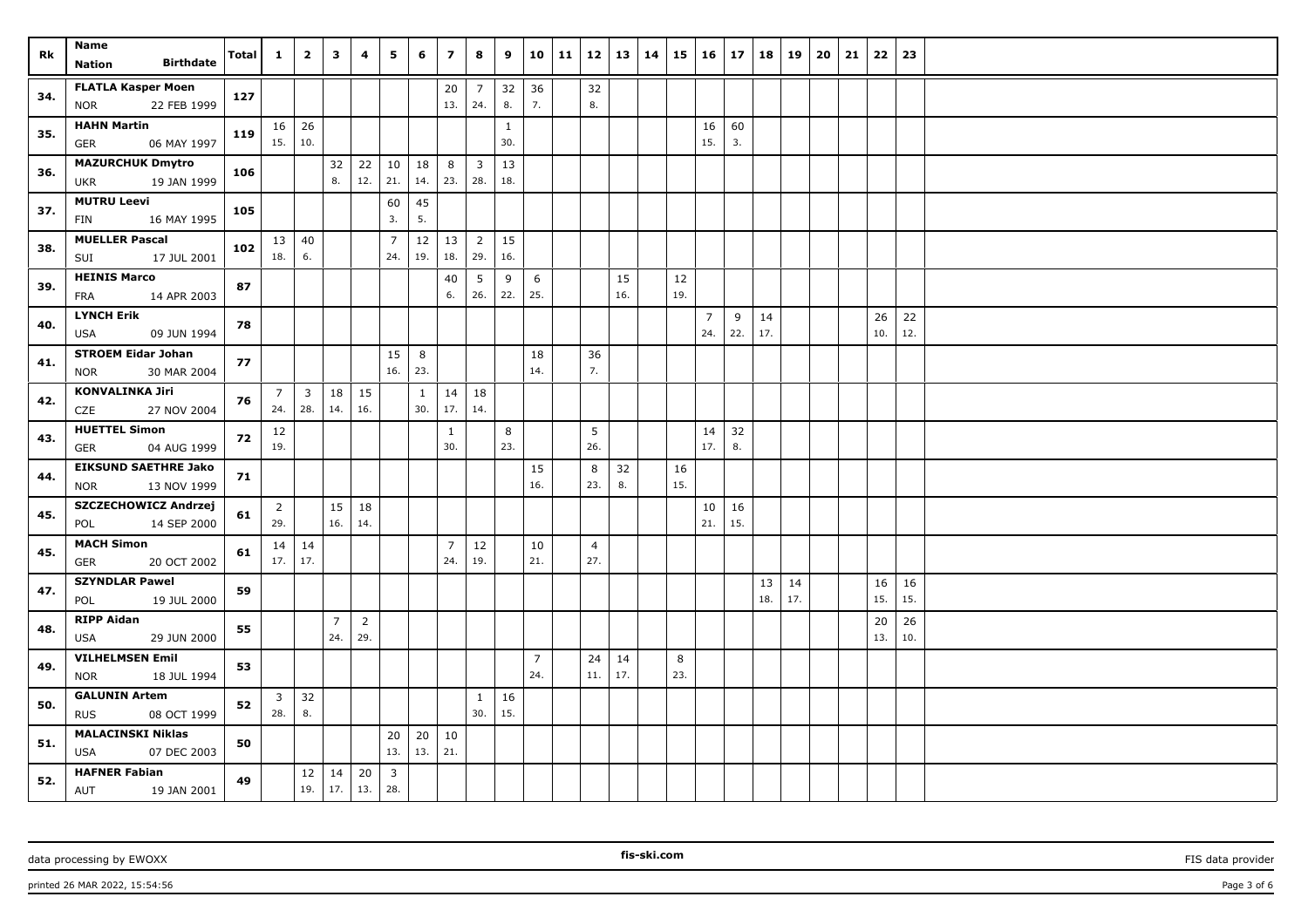| Rk  | Name<br><b>Birthdate</b><br>Nation                      | <b>Total</b> | 1        | $\overline{\mathbf{2}}$ | $\mathbf{3}$           | $\overline{4}$ | 5                     | 6                     | $\overline{7}$ | 8                 | 9                     | 10 <sup>1</sup> | $11 \mid 12 \mid 13$  |                       | 14 | 15                    | 16        | 17        | 18 | 19 | 20        | 21 | $22 \mid 23$ |           |  |
|-----|---------------------------------------------------------|--------------|----------|-------------------------|------------------------|----------------|-----------------------|-----------------------|----------------|-------------------|-----------------------|-----------------|-----------------------|-----------------------|----|-----------------------|-----------|-----------|----|----|-----------|----|--------------|-----------|--|
| 53. | <b>SOMMERFELDT Tristan</b><br>16 DEC 2004<br>GER        | 48           |          |                         |                        |                | 8<br>23.              | 11<br>20.             |                |                   |                       |                 |                       | 18<br>14.             |    | 11<br>20.             |           |           |    |    |           |    |              |           |  |
| 53. | <b>BRECL Gasper</b><br>18 NOV 1999<br><b>SLO</b>        | 48           |          |                         |                        |                |                       |                       | 5<br>26.       | 8<br>23.          | 14<br>17.             | 1<br>30.        |                       | 5<br>26.              |    | 15<br>16.             |           |           |    |    |           |    |              |           |  |
| 53. | <b>JOHNSTONE Henry</b><br><b>USA</b><br>22 JAN 2001     | 48           |          |                         |                        |                |                       |                       |                |                   |                       |                 |                       |                       |    |                       |           |           |    |    |           |    | 24<br>11.    | 24<br>11. |  |
| 56. | <b>BARKOV Viacheslav</b><br><b>RUS</b><br>28 FEB 1992   | 47           | 32<br>8. | 8<br>23.                |                        |                |                       | $\overline{7}$<br>24. |                |                   |                       |                 |                       |                       |    |                       |           |           |    |    |           |    |              |           |  |
| 57. | <b>MICHAUD Tom</b><br>11 NOV 2001<br>FRA                | 43           |          |                         |                        |                |                       | 3<br>28.              |                |                   |                       |                 |                       |                       |    |                       | 22<br>12. | 18<br>14. |    |    |           |    |              |           |  |
| 58. | <b>KUPCZAK Szczepan</b><br>29 NOV 1992<br>POL           | 42           |          |                         |                        |                |                       |                       |                |                   |                       |                 |                       |                       |    |                       | 20<br>13. | 22<br>12. |    |    |           |    |              |           |  |
| 58. | <b>FRANTZ Tate</b><br><b>USA</b><br>28 MAR 2005         | 42           |          |                         |                        |                |                       |                       |                |                   |                       |                 |                       |                       |    |                       |           |           |    |    |           |    | 22<br>12.    | 20<br>13. |  |
| 60. | <b>SKOGLUND Aleksander</b><br>06 MAY 1999<br><b>NOR</b> | 38           |          |                         |                        |                |                       |                       |                |                   |                       | 29<br>9.        | 9<br>22.              |                       |    |                       |           |           |    |    |           |    |              |           |  |
| 61. | <b>ANDERSEN Jan</b><br>GER<br>30 MAY 2002               | 37           |          |                         |                        |                |                       |                       | 11<br>20.      | 11<br>$\vert$ 20. | $\overline{3}$<br>28. | 9<br>22.        | $\overline{3}$<br>28. |                       |    |                       |           |           |    |    |           |    |              |           |  |
| 62. | <b>ZUCKERMAN Caleb</b><br>01 NOV 2005<br><b>USA</b>     | 36           |          |                         |                        |                |                       |                       |                |                   |                       |                 |                       |                       |    |                       |           |           |    |    |           |    | 18<br>14.    | 18<br>14. |  |
| 63. | <b>PAEAEKKOENEN Jesse</b><br>11 MAR 1999<br>FIN         | 35           |          |                         | 12<br>19.              | 13<br>18.      | $\overline{4}$<br>27. |                       |                |                   |                       |                 | 6<br>25.              |                       |    |                       |           |           |    |    |           |    |              |           |  |
| 64. | <b>KARHUMAA Waltteri</b><br>FIN<br>07 JUN 2002          | 32           |          |                         |                        | 9<br>22.       |                       |                       |                |                   |                       | 5<br>26.        |                       | 11<br>20.             |    | $\overline{7}$<br>24. |           |           |    |    |           |    |              |           |  |
| 64. | <b>ZHAO Jiawen</b><br>16 JAN 2001<br><b>CHN</b>         | 32           | 9<br>22. |                         | 9<br>22.               | 14<br>17.      |                       |                       |                |                   |                       |                 |                       |                       |    |                       |           |           |    |    |           |    |              |           |  |
| 66. | <b>CLARET TOURNIER Samy</b><br>20 MAY 1999<br>FRA       | 28           |          |                         |                        |                |                       |                       |                |                   |                       |                 |                       | $\overline{3}$<br>28. |    |                       | 15<br>16. | 10<br>21. |    |    |           |    |              |           |  |
| 67. | <b>MAIER Pirmin</b><br>01 MAY 2002<br>GER               | 27           |          |                         |                        |                |                       |                       |                |                   |                       |                 |                       |                       |    |                       | 13<br>18. | 14<br>17. |    |    |           |    |              |           |  |
| 67. | <b>PASICHNYK Viktor</b><br><b>UKR</b><br>02 DEC 1992    | 27           |          |                         | 11<br>20.              | 16<br>15.      |                       |                       |                |                   |                       |                 |                       |                       |    |                       |           |           |    |    |           |    |              |           |  |
| 69. | <b>MAH Nathaniel</b><br>08 SEP 1995<br>CAN              | 26           |          |                         |                        |                |                       |                       |                |                   |                       |                 |                       |                       |    |                       |           |           |    |    | 26<br>10. |    |              |           |  |
| 70. | <b>SIMEK Jan</b><br><b>CZE</b><br>01 JUL 2003           | 25           | 8<br>23. |                         | $5\phantom{.0}$<br>26. | 12<br>19.      |                       |                       |                |                   |                       |                 |                       |                       |    |                       |           |           |    |    |           |    |              |           |  |
| 71. | <b>OTTESEN Emil</b><br><b>NOR</b><br>01 JUL 2001        | 23           |          |                         |                        |                |                       |                       |                |                   |                       |                 | 1<br>30.              | 9<br>22.              |    | 13<br>18.             |           |           |    |    |           |    |              |           |  |

printed 26 MAR 2022, 15:54:56 Page 4 of 6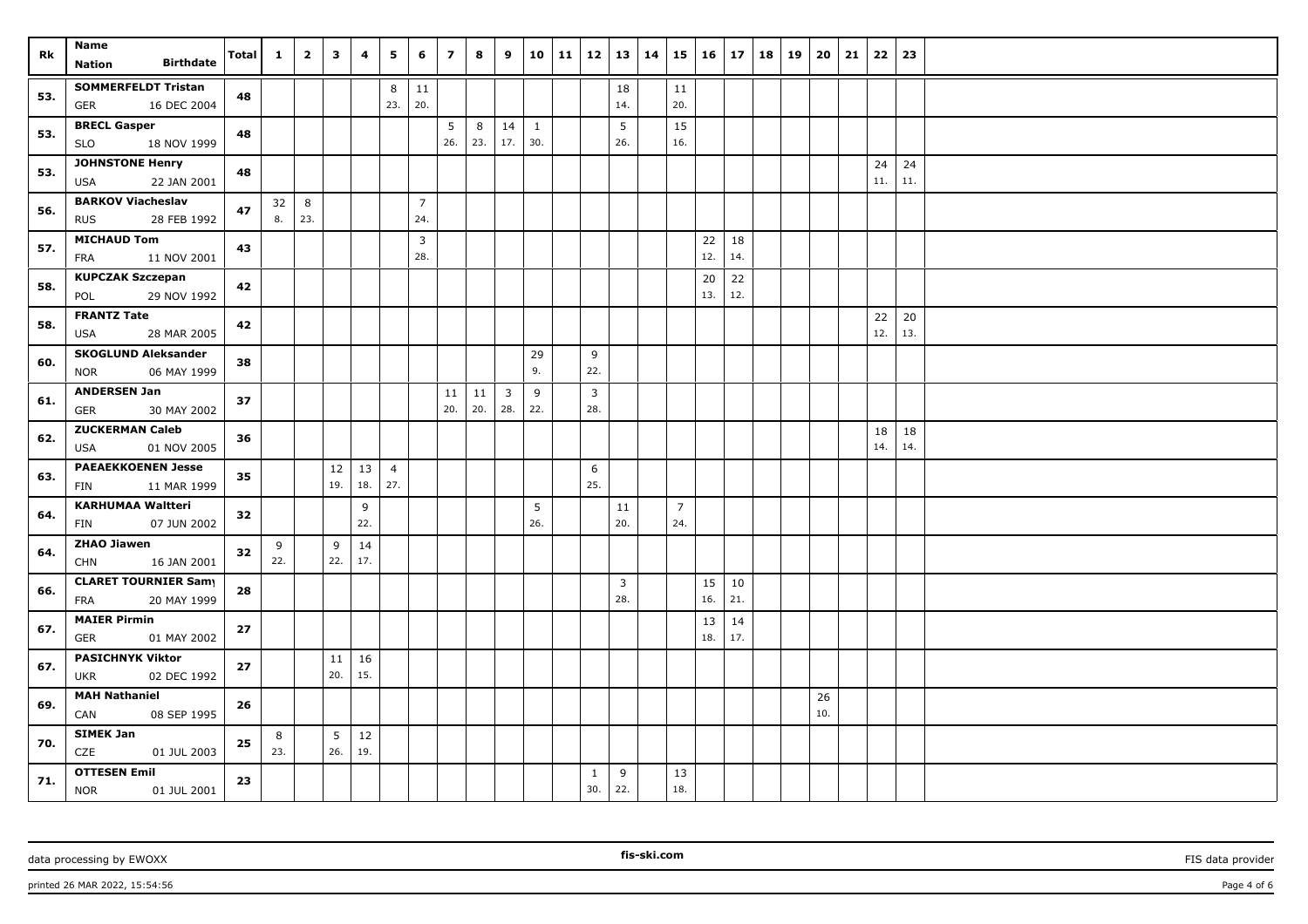| Rk  | <b>Name</b><br><b>Birthdate</b><br><b>Nation</b> | Total          | $\mathbf{1}$ | $\overline{\mathbf{2}}$ | $\mathbf{3}$          | 4                     | 5   | 6 | $\overline{z}$        | 8                     | 9 |                | 10   11   12   13   14 |     | $15 \mid 16$   |          | 17        | 18  | 19  | 20 | 21 | 22 | 23 |  |
|-----|--------------------------------------------------|----------------|--------------|-------------------------|-----------------------|-----------------------|-----|---|-----------------------|-----------------------|---|----------------|------------------------|-----|----------------|----------|-----------|-----|-----|----|----|----|----|--|
|     | <b>BRANDNER Sebastian</b>                        |                |              |                         |                       |                       |     |   |                       |                       |   |                |                        |     |                | 12       |           |     |     |    |    |    |    |  |
| 71. | 07 APR 2002<br>AUT                               | 23             |              |                         |                       |                       |     |   |                       |                       |   |                |                        |     |                | 19.      | 11<br>20. |     |     |    |    |    |    |  |
|     | <b>LEV Samuel</b>                                |                |              |                         |                       |                       |     |   |                       | 22                    |   |                |                        |     |                |          |           |     |     |    |    |    |    |  |
| 73. | 09 JAN 2003<br>AUT                               | 22             |              |                         |                       |                       |     |   |                       | 12.                   |   |                |                        |     |                |          |           |     |     |    |    |    |    |  |
| 73. | <b>RADOVAN Stefano</b>                           | 22             | 4            | $\vert$ 13              |                       |                       |     |   |                       |                       |   |                |                        |     | 5              |          |           |     |     |    |    |    |    |  |
|     | 26 APR 2003<br>ITA                               |                | 27.          | 18.                     |                       |                       |     |   |                       |                       |   |                |                        |     | 26.            |          |           |     |     |    |    |    |    |  |
| 73. | <b>PARK Jeun</b>                                 | 22             |              |                         | 13                    | 8                     | 1   |   |                       |                       |   |                |                        |     |                |          |           |     |     |    |    |    |    |  |
|     | KOR<br>11 MAR 1993                               |                |              |                         | 18.                   | 23.                   | 30. |   |                       |                       |   |                |                        |     |                |          |           |     |     |    |    |    |    |  |
| 76. | <b>WASTIAN Maximilian</b><br>AUT<br>25 MAY 2003  | 21             |              |                         |                       |                       |     |   |                       |                       |   |                |                        |     |                | 8<br>23. | 13<br>18. |     |     |    |    |    |    |  |
|     | <b>BRUBAKER Carter</b>                           |                | 5            |                         |                       |                       |     |   |                       |                       |   |                |                        |     |                |          |           |     | 15  |    |    |    |    |  |
| 77. | USA<br>21 DEC 2003                               | 20             | 26.          |                         |                       |                       |     |   |                       |                       |   |                |                        |     |                |          |           |     | 16. |    |    |    |    |  |
|     | <b>VALLET Edgar</b>                              |                |              | 18                      |                       |                       |     |   |                       |                       |   |                |                        |     |                |          |           |     |     |    |    |    |    |  |
| 78. | 26 JUN 2000<br>FRA                               | 18             |              | 14.                     |                       |                       |     |   |                       |                       |   |                |                        |     |                |          |           |     |     |    |    |    |    |  |
| 78. | <b>SKJAERET STROMHAUG I</b>                      | 18             |              |                         |                       |                       |     |   |                       |                       |   | $\overline{2}$ | 16                     |     |                |          |           |     |     |    |    |    |    |  |
|     | 15 FEB 2002<br><b>NOR</b>                        |                |              |                         |                       |                       |     |   |                       |                       |   | 29.            | 15.                    |     |                |          |           |     |     |    |    |    |    |  |
| 80. | <b>HOLOPAINEN Valtteri</b>                       | 17             |              |                         |                       |                       |     |   |                       |                       |   |                |                        |     |                | 9        | 8         |     |     |    |    |    |    |  |
|     | FIN<br>24 SEP 2005                               |                |              |                         |                       |                       |     |   |                       |                       |   |                |                        |     |                | 22.      | 23.       |     |     |    |    |    |    |  |
| 81. | <b>MASTIEV Samir</b>                             | 16             | 15           | $\mathbf{1}$            |                       |                       |     |   |                       |                       |   |                |                        |     |                |          |           |     |     |    |    |    |    |  |
|     | <b>RUS</b><br>13 JAN 1993                        |                | 16.          | 30.                     |                       |                       |     |   |                       |                       |   |                |                        |     |                |          |           |     |     |    |    |    |    |  |
| 82. | <b>AHTAVA Rasmus</b><br>FIN<br>14 MAR 2001       | 15             |              |                         | 8<br>23.              | $\overline{7}$<br>24. |     |   |                       |                       |   |                |                        |     |                |          |           |     |     |    |    |    |    |  |
|     | <b>GILBERTSON Gunnar</b>                         |                |              |                         |                       |                       |     |   |                       |                       |   |                |                        |     |                |          |           | 15  |     |    |    |    |    |  |
| 82. | <b>USA</b><br>19 JAN 2003                        | 15             |              |                         |                       |                       |     |   |                       |                       |   |                |                        |     |                |          |           | 16. |     |    |    |    |    |  |
|     | <b>ZHAO Zihe</b>                                 |                |              |                         | 10                    | $\mathbf{3}$          |     |   |                       |                       |   |                |                        |     |                |          |           |     |     |    |    |    |    |  |
| 84. | <b>CHN</b><br>29 JUL 2000                        | 13             |              |                         | 21.                   | 28.                   |     |   |                       |                       |   |                |                        |     |                |          |           |     |     |    |    |    |    |  |
| 85. | <b>WALCHER Paul</b>                              | 11             |              |                         |                       |                       |     |   |                       |                       |   |                |                        | 8   | $\overline{3}$ |          |           |     |     |    |    |    |    |  |
|     | 30 APR 2005<br>AUT                               |                |              |                         |                       |                       |     |   |                       |                       |   |                |                        | 23. | 28.            |          |           |     |     |    |    |    |    |  |
| 86. | <b>GUO Yuhao</b>                                 | 10             |              |                         | 6                     | $\overline{4}$        |     |   |                       |                       |   |                |                        |     |                |          |           |     |     |    |    |    |    |  |
|     | 18 JUN 2000<br><b>CHN</b>                        |                |              |                         | 25.                   | 27.                   |     |   |                       |                       |   |                |                        |     |                |          |           |     |     |    |    |    |    |  |
| 86. | <b>RAKPAROV Chingiz</b><br>05 JUL 1995<br>KAZ    | 10             |              |                         | $\overline{4}$<br>27. | 6<br>25.              |     |   |                       |                       |   |                |                        |     |                |          |           |     |     |    |    |    |    |  |
|     | <b>VRHOVNIK Vid</b>                              |                |              |                         |                       |                       |     |   |                       |                       |   |                |                        |     | 9              |          |           |     |     |    |    |    |    |  |
| 88. | <b>SLO</b><br>12 JUL 1999                        | 9              |              |                         |                       |                       |     |   |                       |                       |   |                |                        |     | 22.            |          |           |     |     |    |    |    |    |  |
| 89. | <b>AMANKELDIULY Magzha</b>                       | $\overline{z}$ |              |                         | $\overline{2}$        | 5                     |     |   |                       |                       |   |                |                        |     |                |          |           |     |     |    |    |    |    |  |
|     | KAZ<br>26 SEP 2003                               |                |              |                         | 29.                   | 26.                   |     |   |                       |                       |   |                |                        |     |                |          |           |     |     |    |    |    |    |  |
| 90. | <b>REITER Severin</b><br>AUT<br>30 JAN 2004      | 6              |              |                         |                       |                       |     |   | $\overline{2}$<br>29. | $\overline{4}$<br>27. |   |                |                        |     |                |          |           |     |     |    |    |    |    |  |

data processing by EWOXX **FIS** data provider **FIS** data provider **FIS** data provider **FIS** data provider

printed 26 MAR 2022, 15:54:56 Page 5 of 6